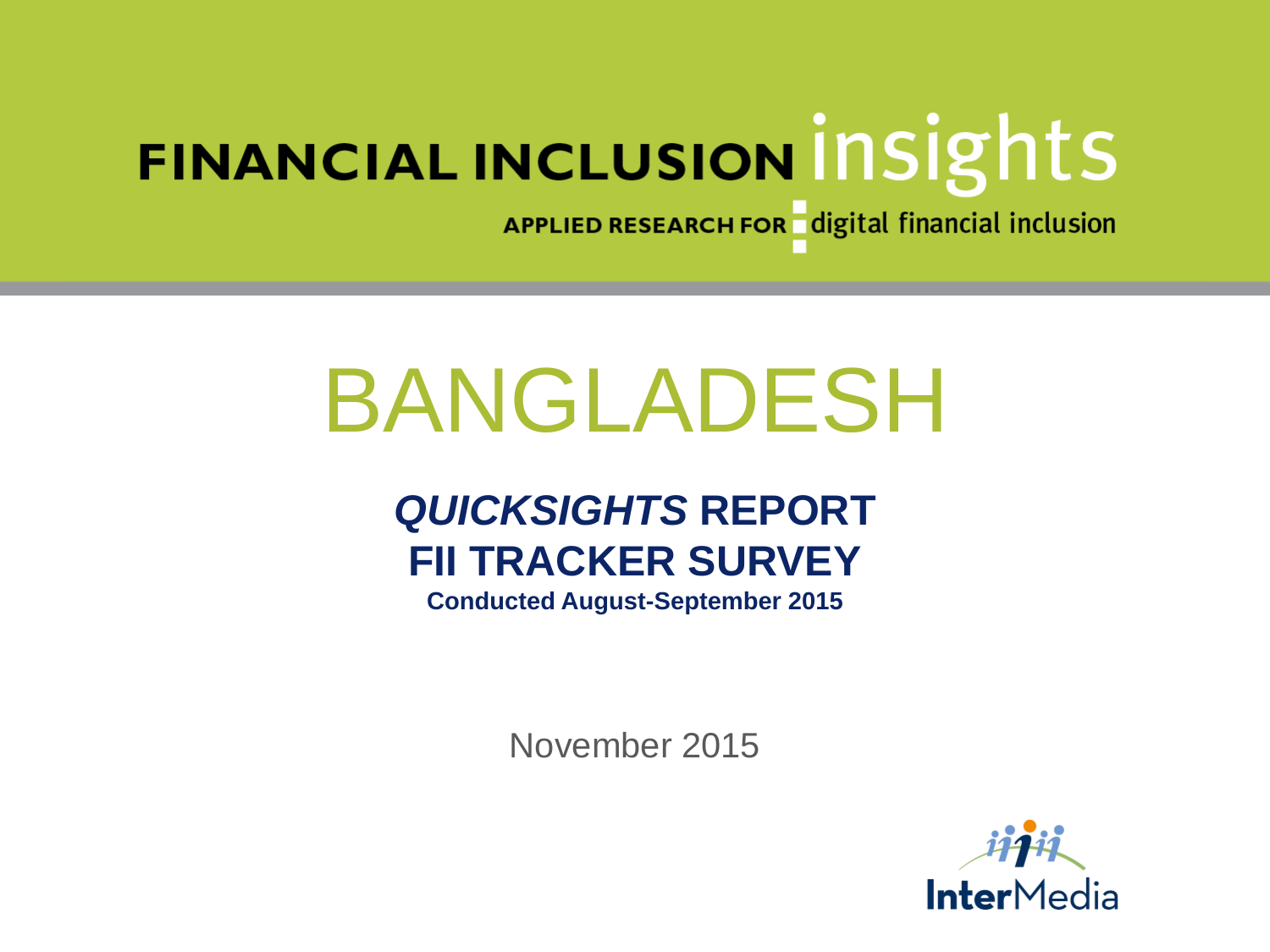#### **BANGLADESH**

#### **Notable statistics**

- **Bangladesh is experiencing a shift in the primary means of financial access.**
	- o In 2013 and 2014, nonbank financial institutions (NBFIs) were the most widely used financial services among adults. Now, in 2015, mobile money use surpasses NBFI use (33 percent vs. 26 percent). Versus 2014, there is a 10 percent increase in overall mobile money use, including unregistered use.
	- o There continue to be more registered bank and NBFI accounts vs. registered mobile money accounts, but mobile money accounts have grown the most. Mobile money accounts and active use nearly doubled between 2014 and 2015 (5 to 9 percent, and 4 to 8 percent, respectively).
	- o Bank account use has remained static across years.
- **Registered use of full financial services grew more than over-the-counter (OTC) use.**
	- o Between 2014 and 2015, the percentage of adults using full-service financial services (i.e., beyond credit) increased by 8 percent.
	- o Of the 8 percent increase, approximately 75 percent (6 percent of the total population) was due to an increase in registered use of full-service financial services. (The remaining 2 percent was due to an increase in unregistered OTC use.)
	- o The groups seeing the largest increases in use were those using only registered mobile money accounts and those using a combination of a mobile money account and either a bank or an NBFI account.

**2015: Registered users of financial services\***

(Shown: Percentage of Bangladeshi adults, N=6,000)



\*Overlap representing those who have multiple kinds of financial accounts is not shown.

*Source: InterMedia Bangladesh FII Tracker surveys Wave 2 (N=6,000, 15+) June-August 2014; Wave 3 (N=6,000, 15+), August-September 2015.*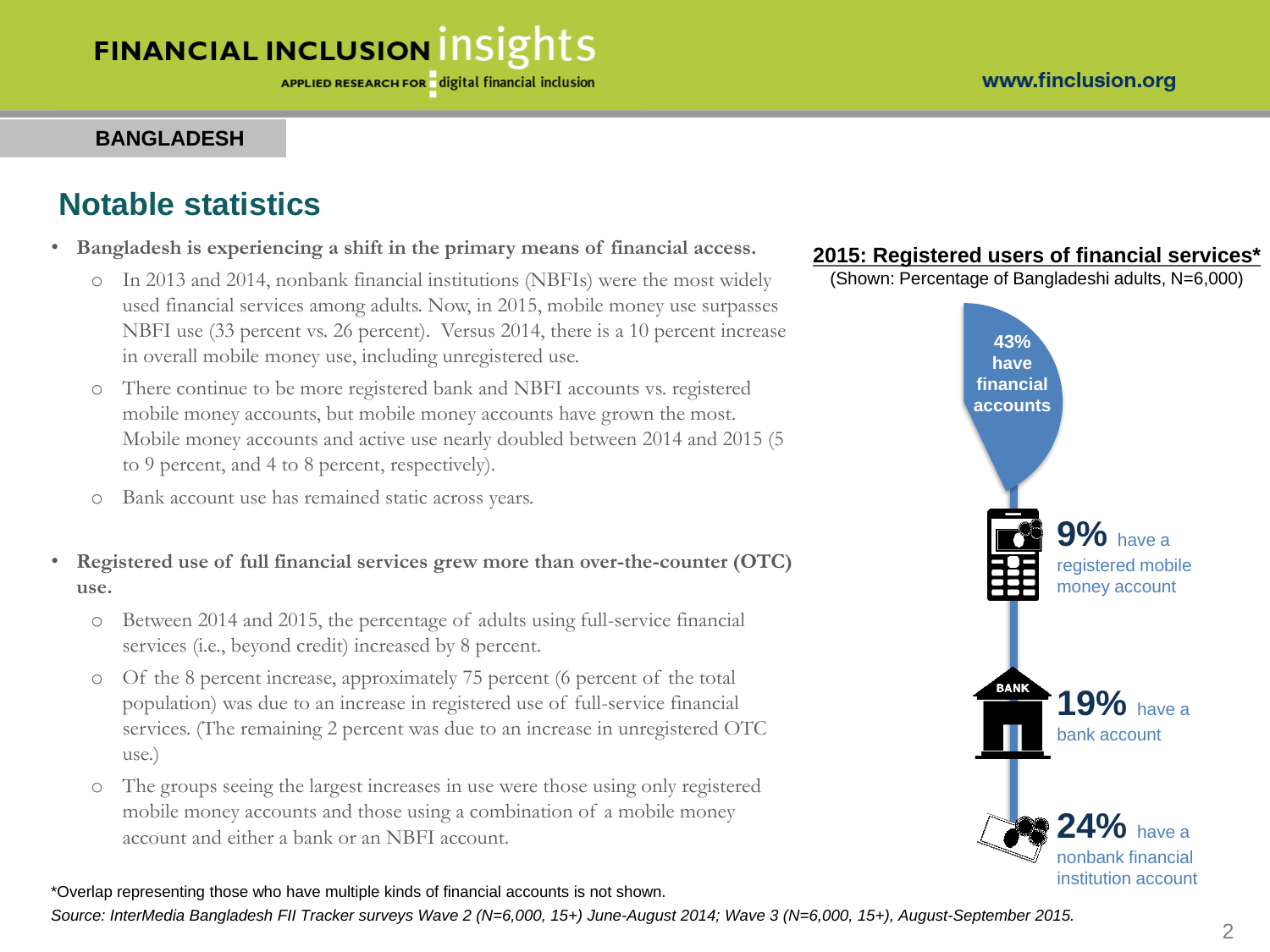APPLIED RESEARCH FOR digital financial inclusion

**BANGLADESH**

## **At a glance: Mobile money drove most of the increased engagement with financial services from 2014 to 2015; NBFI use also contributed to growth**



Types of account ownership are not mutually exclusive.

*Source: InterMedia Bangladesh FII Tracker surveys Wave 1 (N=6,000, 15+), September-November 2013; Wave 2 (N=6,000, 15+) June-August 2014; Wave 3 (N=6,000, 15+), August-September 2015.*

www.finclusion.org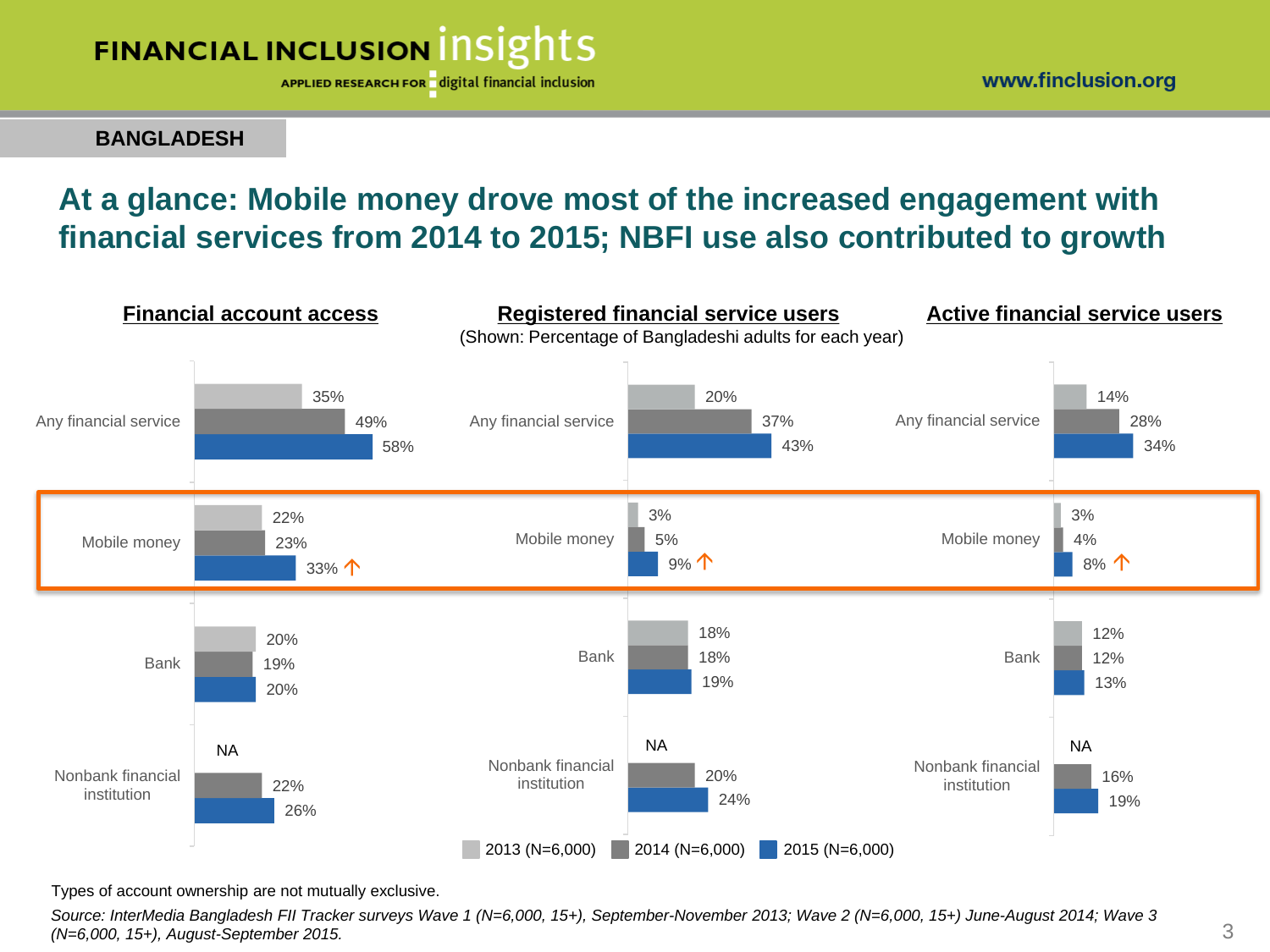APPLIED RESEARCH FOR digital financial inclusion

#### **BANGLADESH**

#### **FII Bangladesh Tracker Survey details**

#### Survey Summary

- Annual, nationally representative survey  $(N=6,000)$  of Bangladeshi adults aged 15+
- Face-to-face interviews lasting, on average, 64 minutes
- Third survey (wave 3) conducted from  $8/5/2015$  to  $9/4/2015$
- Tracks trends and market developments in DFS based on the information gathered in the first survey, conducted in 2013, and second survey conducted in 2014

#### Data Collection

- Basic demographics and poverty measurement (Grameen Progress Out of Poverty Index)
- Access/use of mobile devices
- Access/use of mobile money
- Access/use of formal financial services (e.g., bank accounts)
- Access/use of semi-formal and informal financial services (e.g., MFIs, cooperatives, village savings groups)
- Financial literacy and preparedness
- General financial behaviors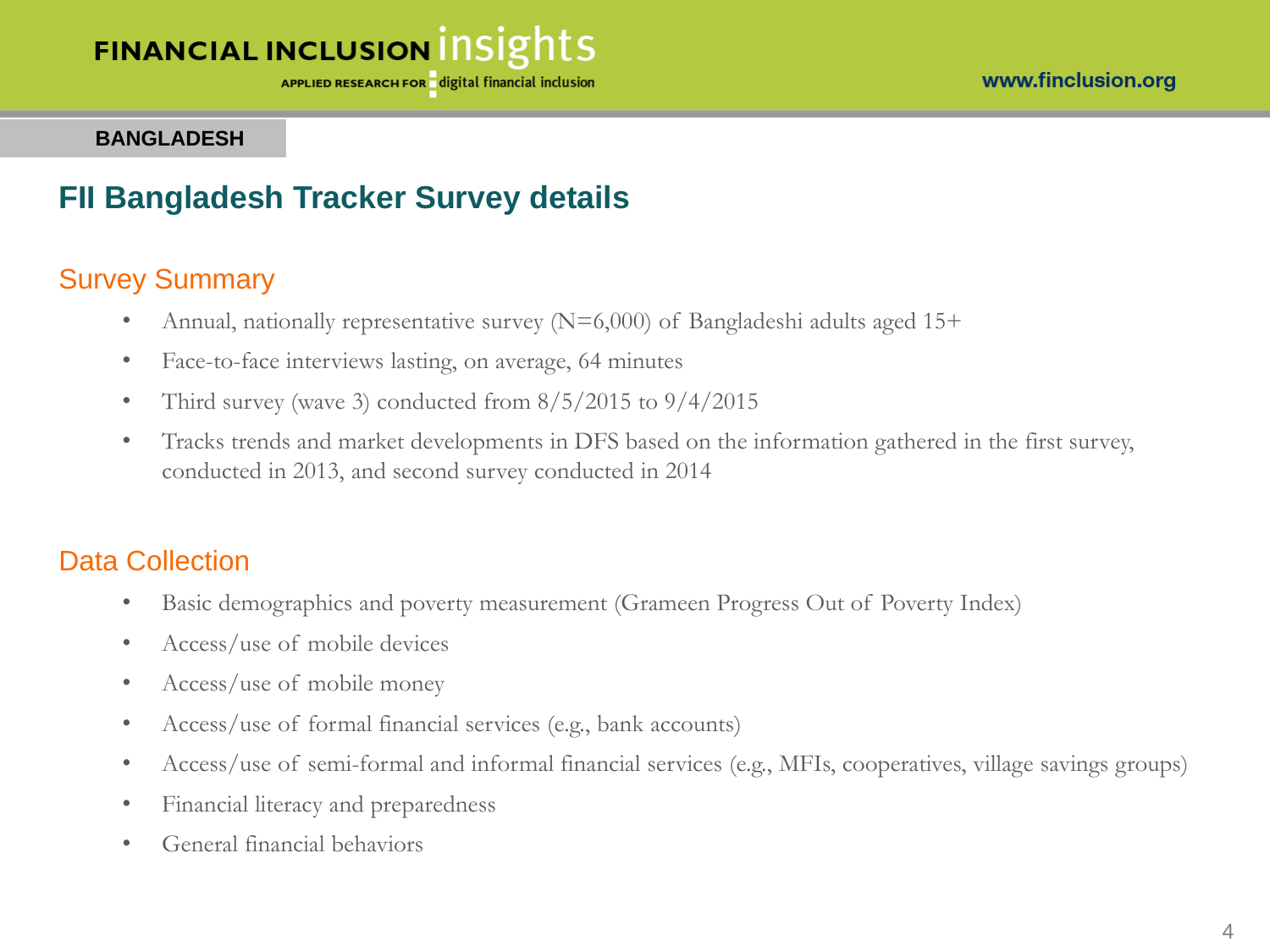APPLIED RESEARCH FOR digital financial inclusion

www.finclusion.org

#### **BANGLADESH**

#### **Survey demographics**

|                                      | % of survey |                       | % of survey |
|--------------------------------------|-------------|-----------------------|-------------|
| Gender                               |             | Age                   |             |
| Male                                 | 51%         | $15 - 24$             | 30%         |
| Female                               | 49%         | 25-34                 | 26%         |
| Geography                            |             | 35-44                 | 19%         |
| Urban                                | 32%         | 45-54                 | 11%         |
| Rural                                | 68%         | $55+$                 | 13%         |
| Income                               |             | Aptitude              |             |
| Above the \$2.50/day<br>poverty line | 23%         | <b>Basic literacy</b> | 60%         |
| Below the \$2.50/day<br>poverty line | 77%         | <b>Basic numeracy</b> | 98%         |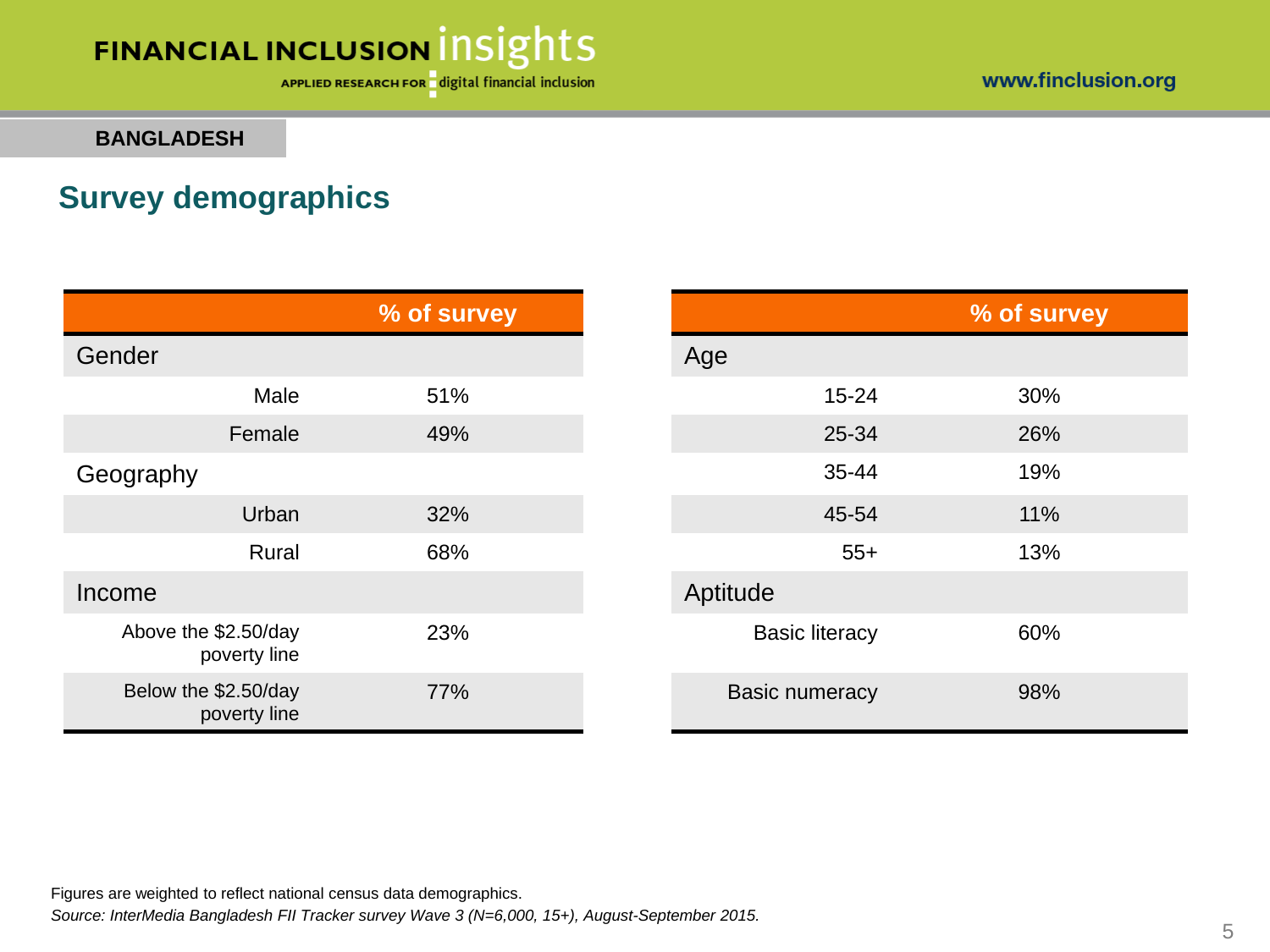

**BANGLADESH**

#### **Access to financial services increased notably between 2014 and 2015, driven in large part by mobile money; NBFI access also grew**



**Access to financial services** (Shown: Percentage of Bangladeshi adults for each year)

Types of accounts are not mutually exclusive.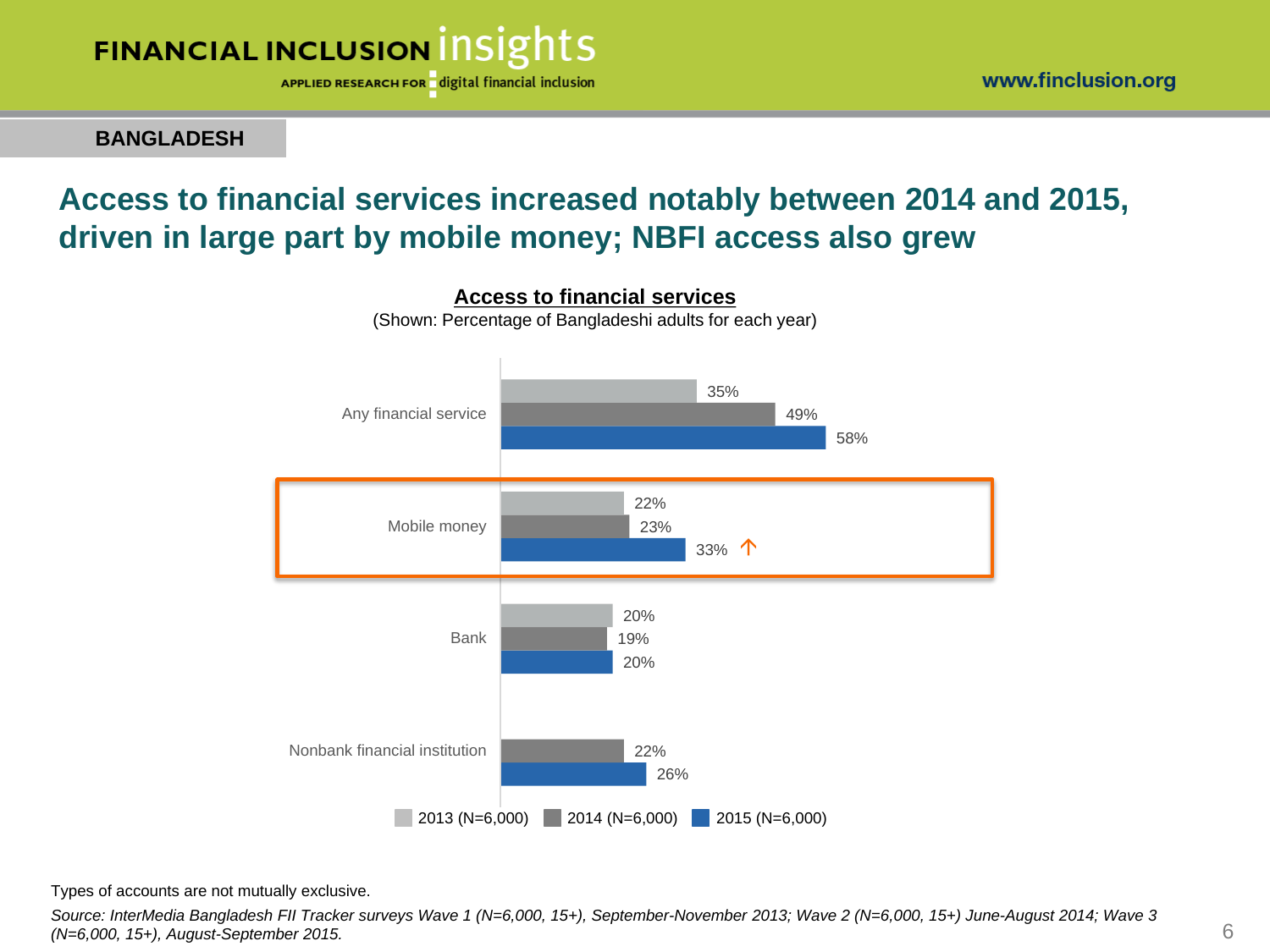APPLIED RESEARCH FOR digital financial inclusion

**BANGLADESH**

## **A doubling in registered mobile money accounts drove most of the increase in account ownership between 2014 and 2015; NBFI growth also contributed**



**Registered financial service users**

(Shown: Percentage of Bangladeshi adults for each year)

Types of accounts are not mutually exclusive.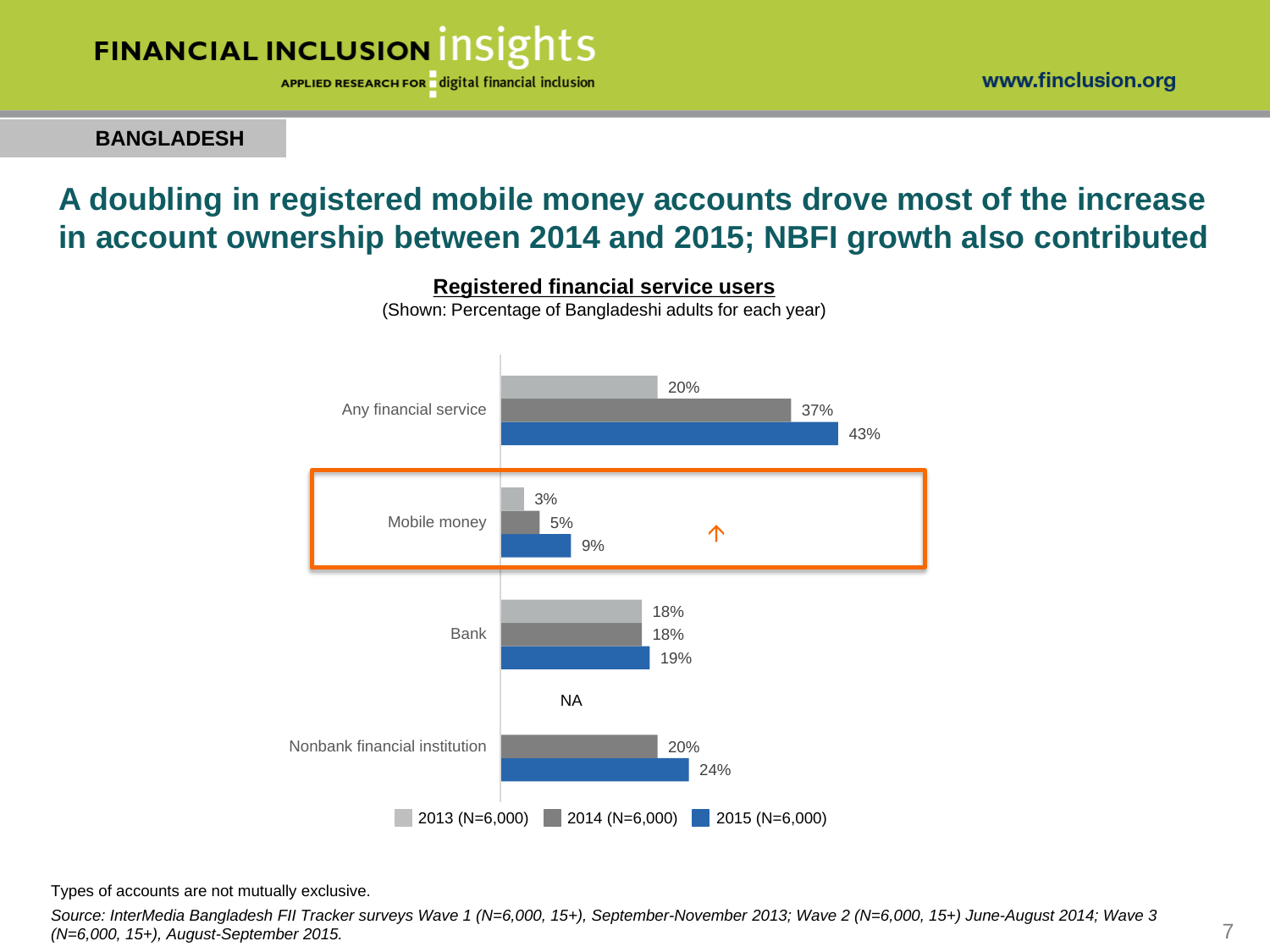

www.finclusion.org

#### **BANGLADESH**

## **Most mobile money account holders are active, more so than bank or NBFI account holders**



\*A registered DFS account used in the last 90 days. Types of accounts are not mutually exclusive.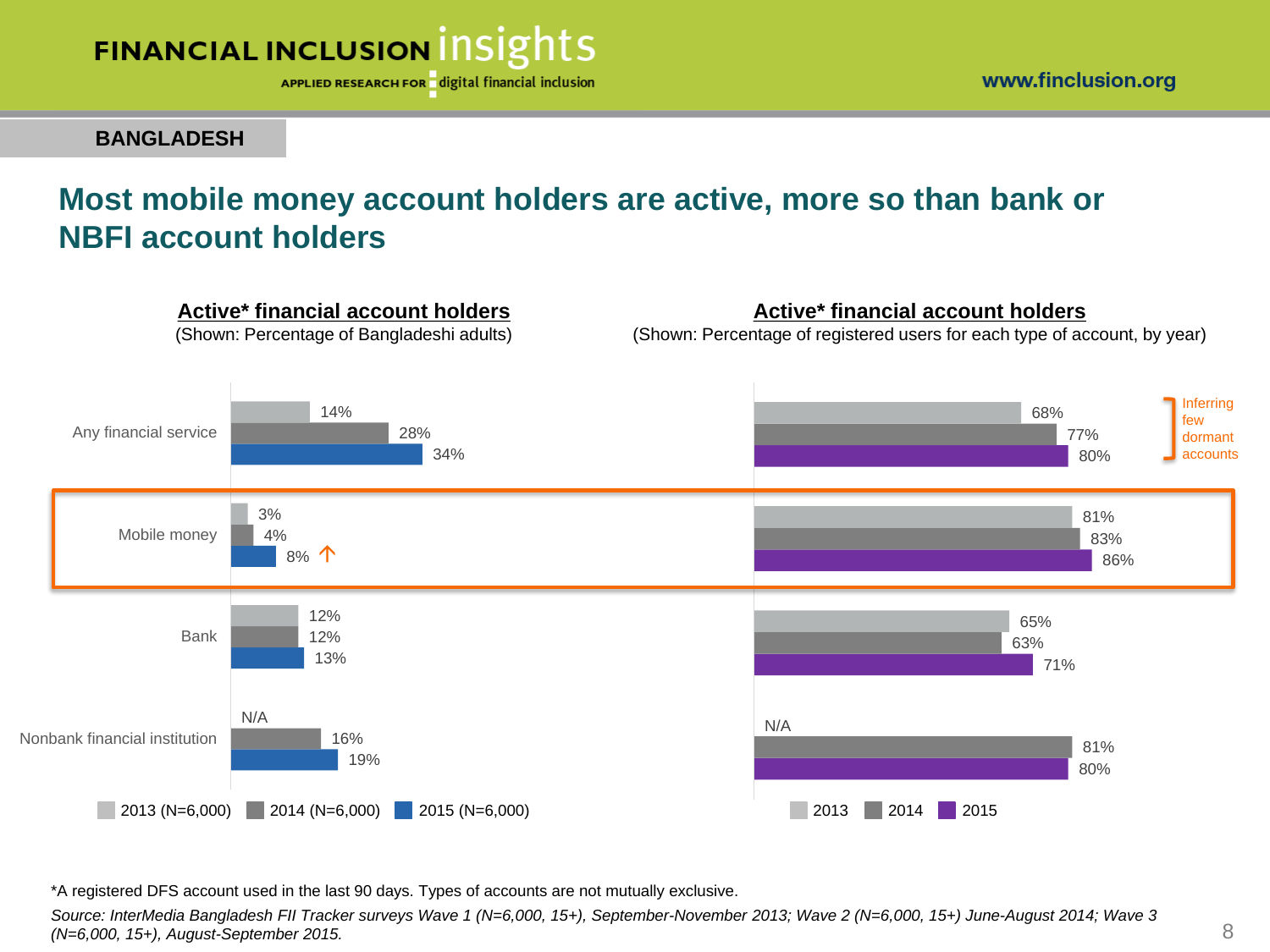APPLIED RESEARCH FOR digital financial inclusion

**BANGLADESH**

## **There continue to be distinct user groups for full-service accounts; very few have more than one account**



\*Numbers do not add up to 100 percent due to rounding.

Nonbank = Accounts at nonbank formal and semi-formal financial institutions, including MFIs, that offer services beyond credit.

MM & bank/nonbank = Accounts at a bank or nonbank, and a registered mobile money account.

OTC = Unregistered over-the-counter use; OTC users have limited financial access.

*Source: InterMedia Bangladesh FII Tracker surveys Wave 2 (N=6,000, 15+) June-August 2014; Wave 3 (N=6,000, 15+), August-September 2015.*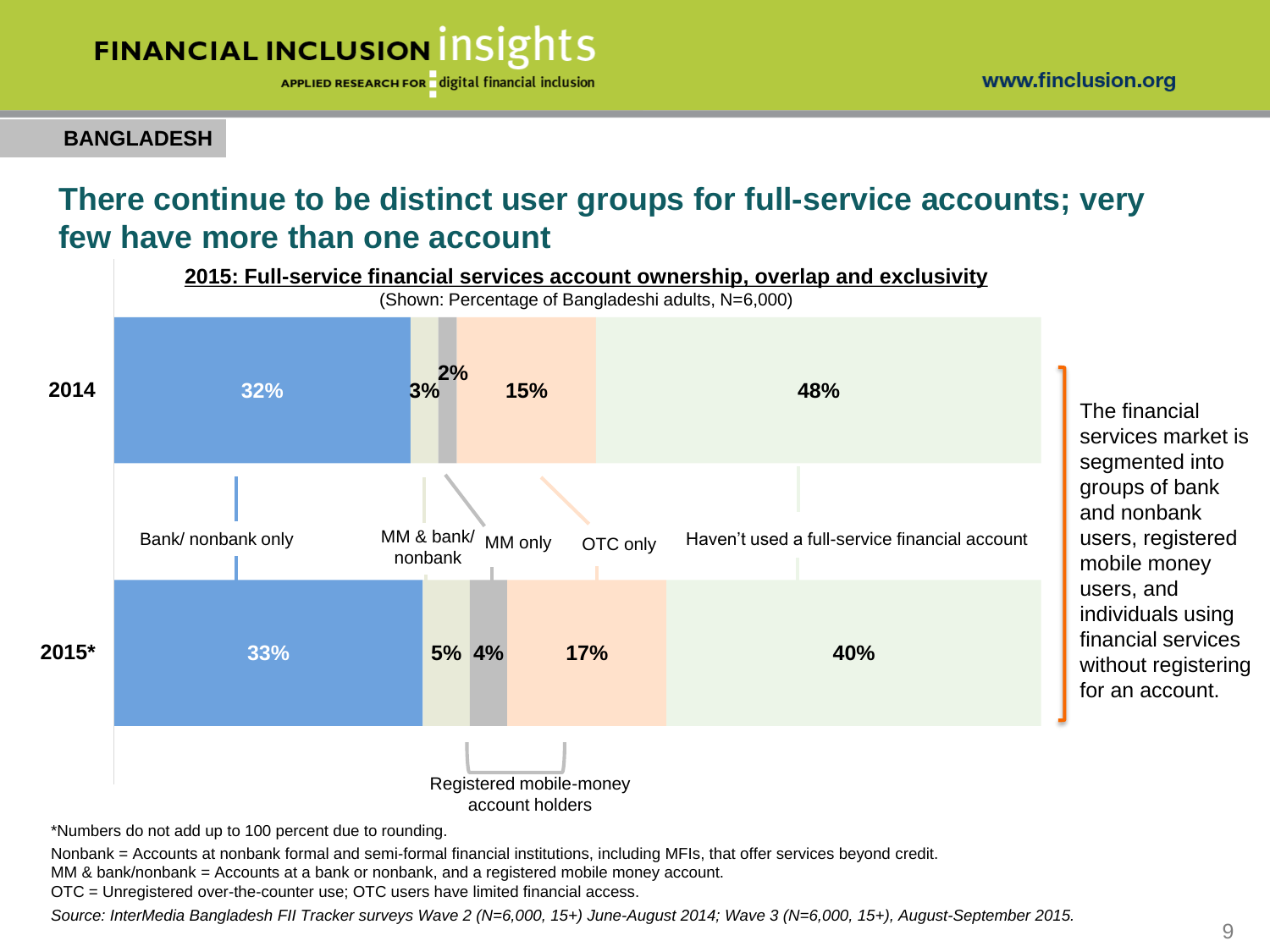

www.finclusion.org

**BANGLADESH**

## **NBFI account holders are even more likely to only use NBFIs than bank or mobile money account holders are to only use their respective services**



(Shown: Percentage of Bangladeshi adults by type of financial service)

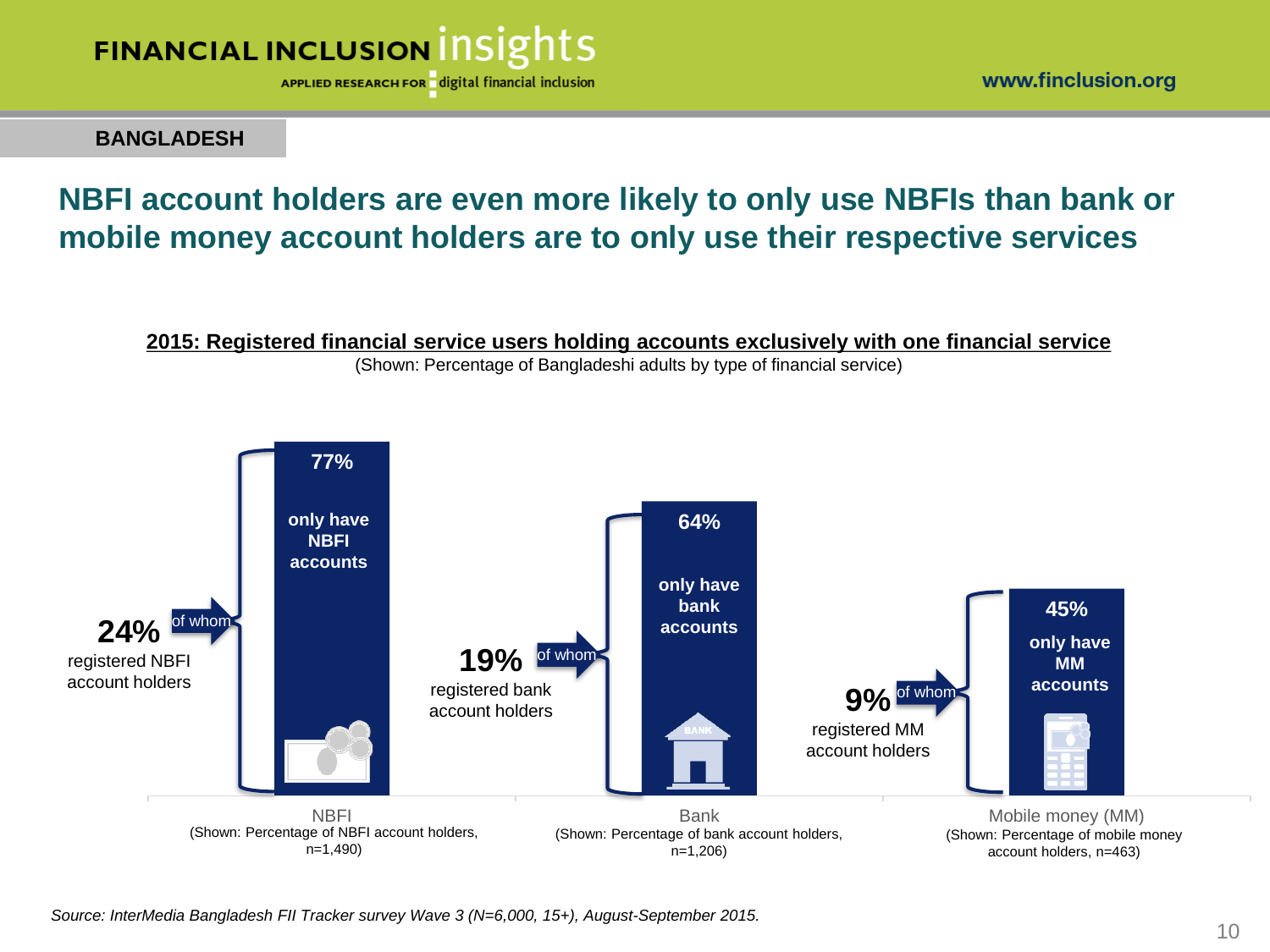

**BANGLADESH**

#### **More active users are reaching beyond basic account activities**



#### Due to the changes in the questionnaire some data points may not be directly comparable across years.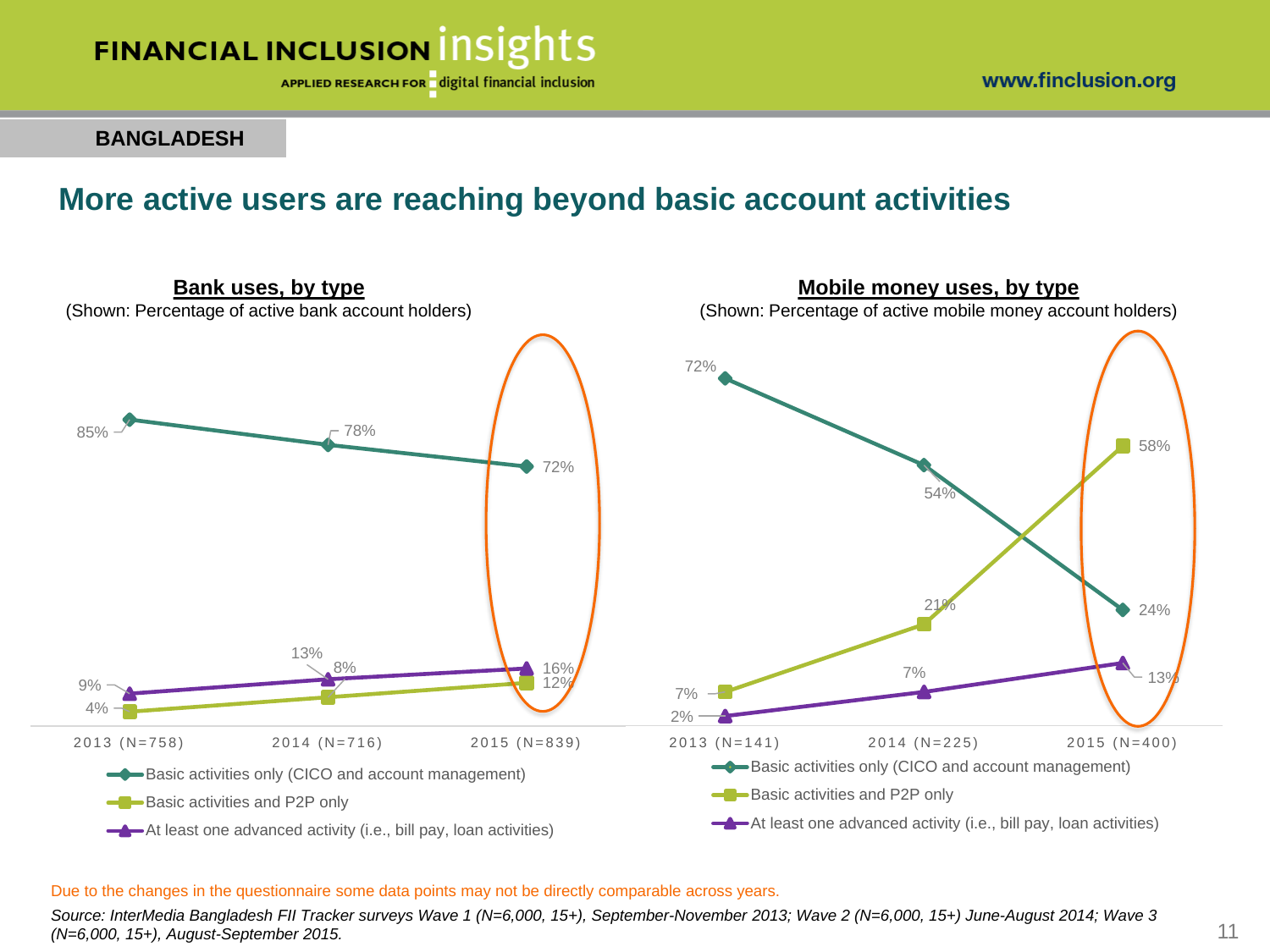

**BANGLADESH**

## **The divide in active account use is most pronounced across urban/rural and above/below poverty line demographic groups**



Types of accounts are not mutually exclusive.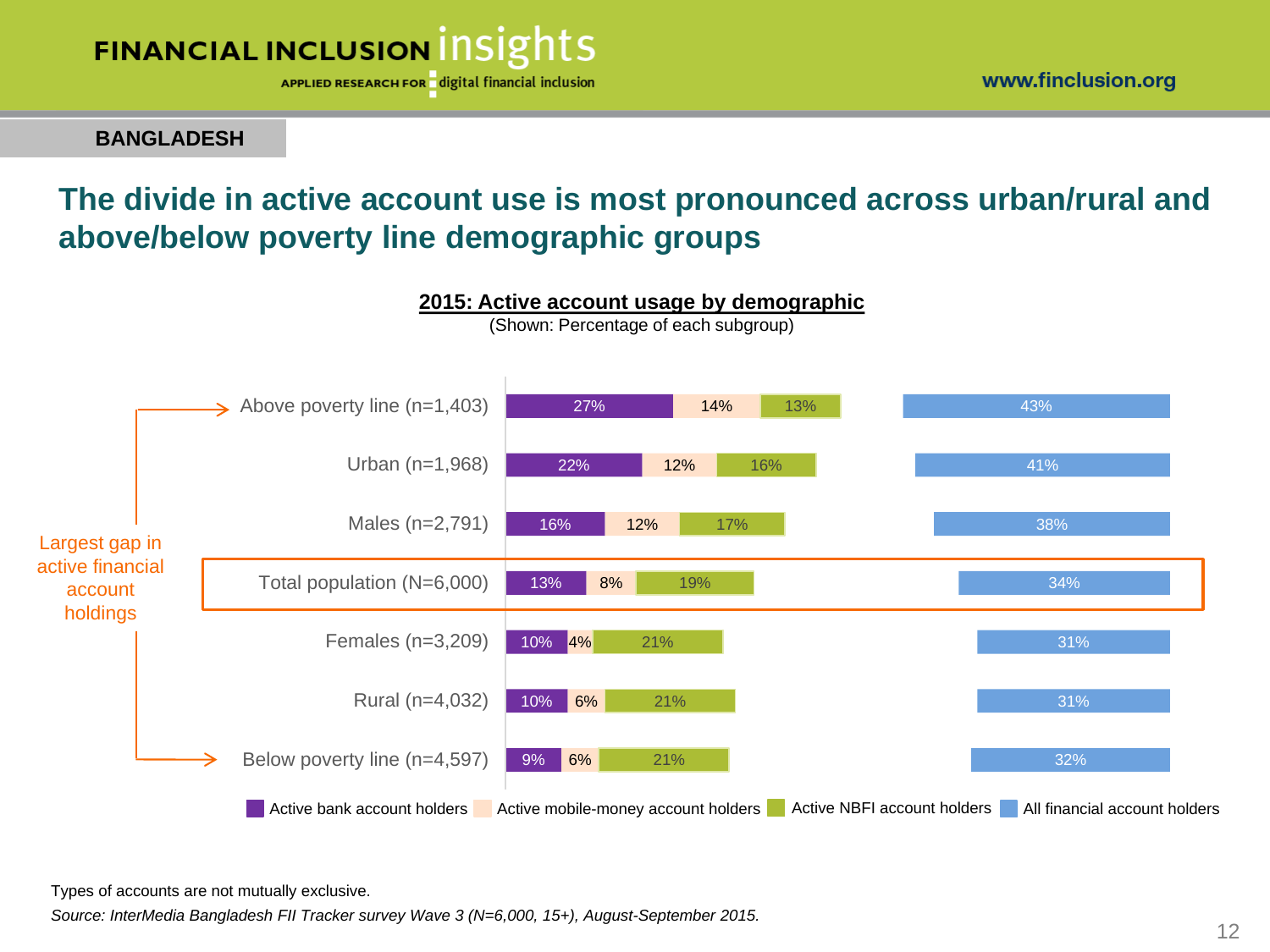

www.finclusion.org

#### **BANGLADESH**

## **More consumers know of a mobile money (MM) agent within 1 km of where they live than they do bank branches or ATMs**



**2015: Proximity to points-of-service (POS) for financial institutions**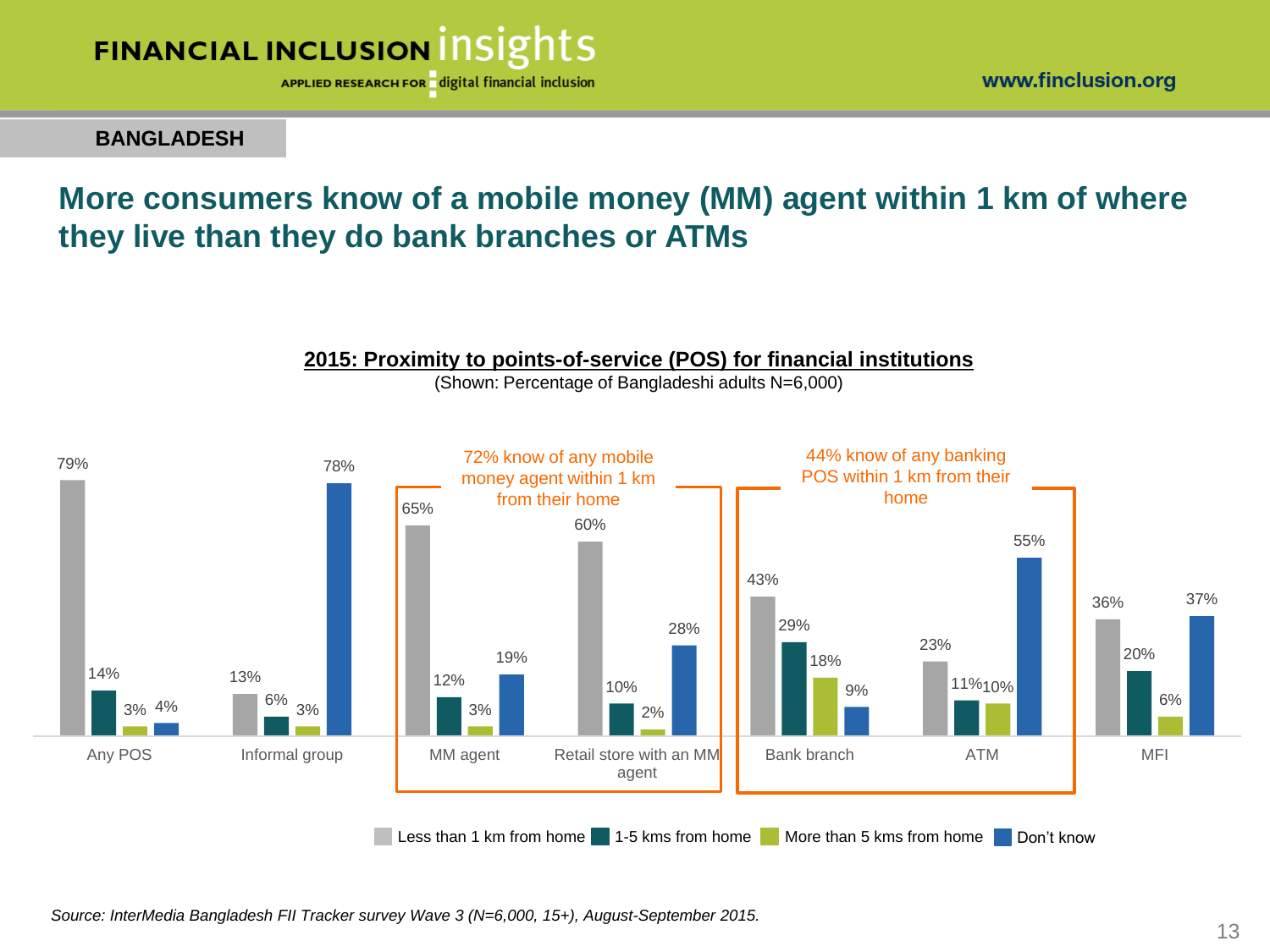APPLIED RESEARCH FOR digital financial inclusion

**BANGLADESH**

## **Lack of mobile phone competency is a key challenge to overcome in preparing Bangladeshis for digital financial services use**



(Shown: Percentage of Bangladeshi adults, N=6,000)

|      | 37%<br>Ever send/receive<br>text messages | 64%<br>Own a<br>mobile phone | 40%<br>Own a<br>SIM card* | 98%<br>Have basic<br>numeracy | 99%<br>Have<br>an ID** | 96%<br>Have access to<br>a mobile phone |
|------|-------------------------------------------|------------------------------|---------------------------|-------------------------------|------------------------|-----------------------------------------|
| 2014 | 32%                                       | 61%                          | 62%                       | 92%                           | 93%                    | 97%                                     |
| 2013 | <b>NA</b>                                 | 58%                          | 59%                       | 84%                           | 91%                    | 95%                                     |
|      |                                           |                              |                           |                               |                        |                                         |

\*SIM card ownership likely dropped year-on-year due to a change in the wording of the question in the 2015 survey. New to this year was the specification that the SIM card they own is registered in their own name.

\*\*Identification documents (ID) necessary for registering a mobile money or a bank account include one of the following: a National ID, passport, voter's card, driver's license, company or government ID, birth certificate or school ID.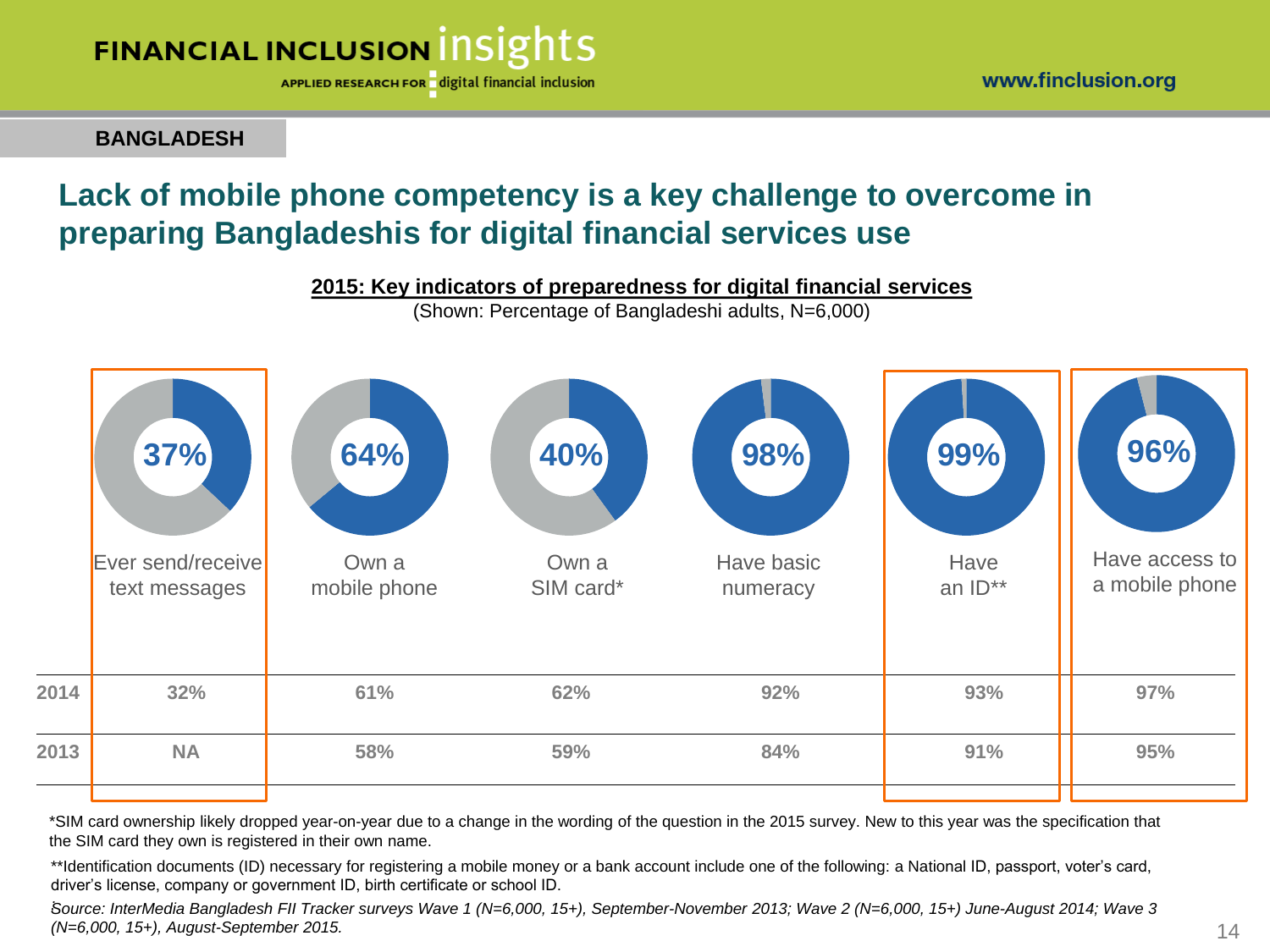APPLIED RESEARCH FOR digital financial inclusion

**BANGLADESH**

## **Awareness of mobile money providers remains high; now more than onethird of those aware are using mobile money**



\*Awareness of at least one mobile money provider.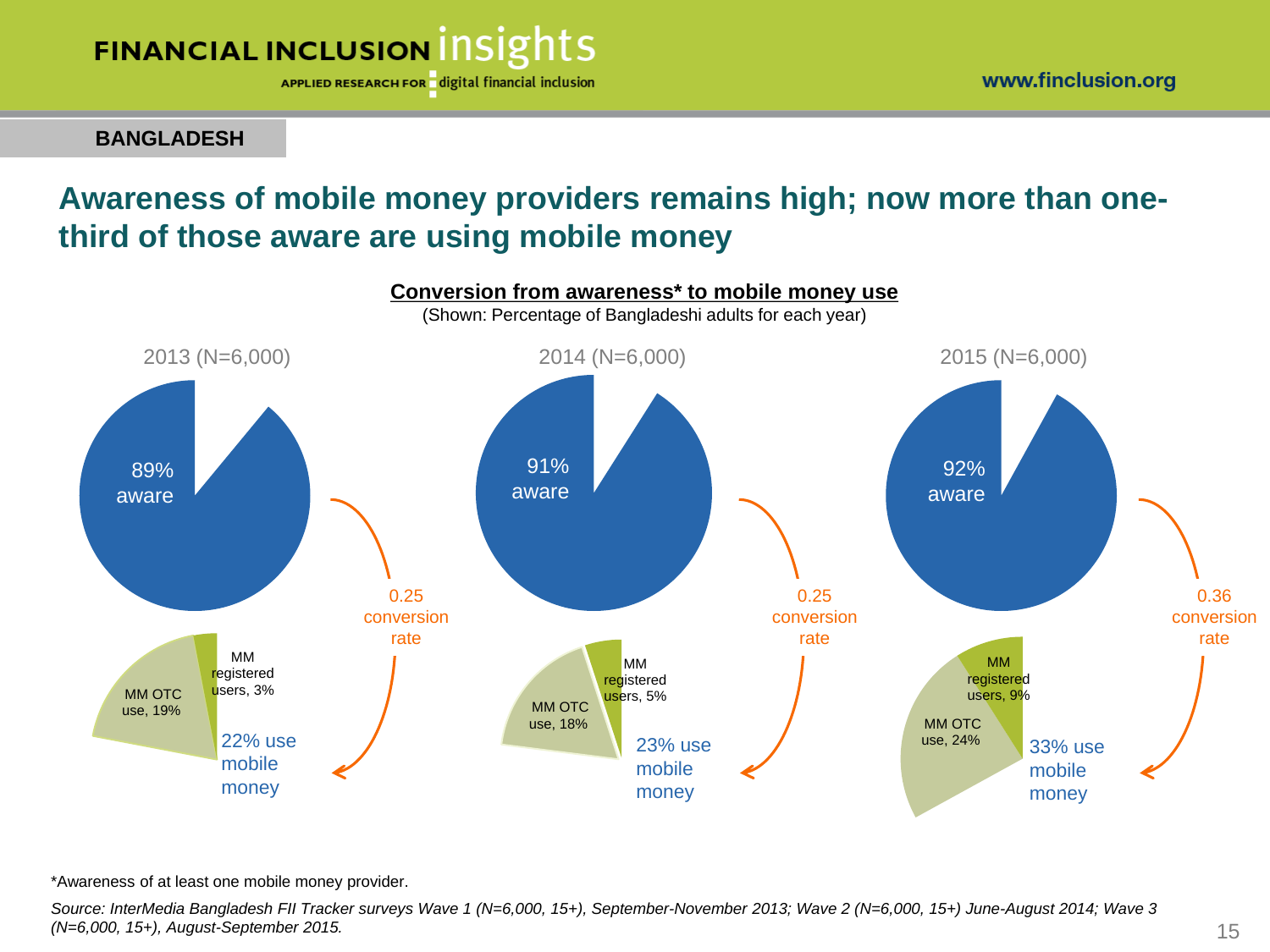

**BANGLADESH**

#### **The largest increases in registered mobile money use were seen among males, and urban and above-poverty populations**



**Demographic trends for registered mobile money account use**  (Shown: Percentage of Bangladeshi adults who fall into each category, N=6,000)

\* Categories are not mutually exclusive.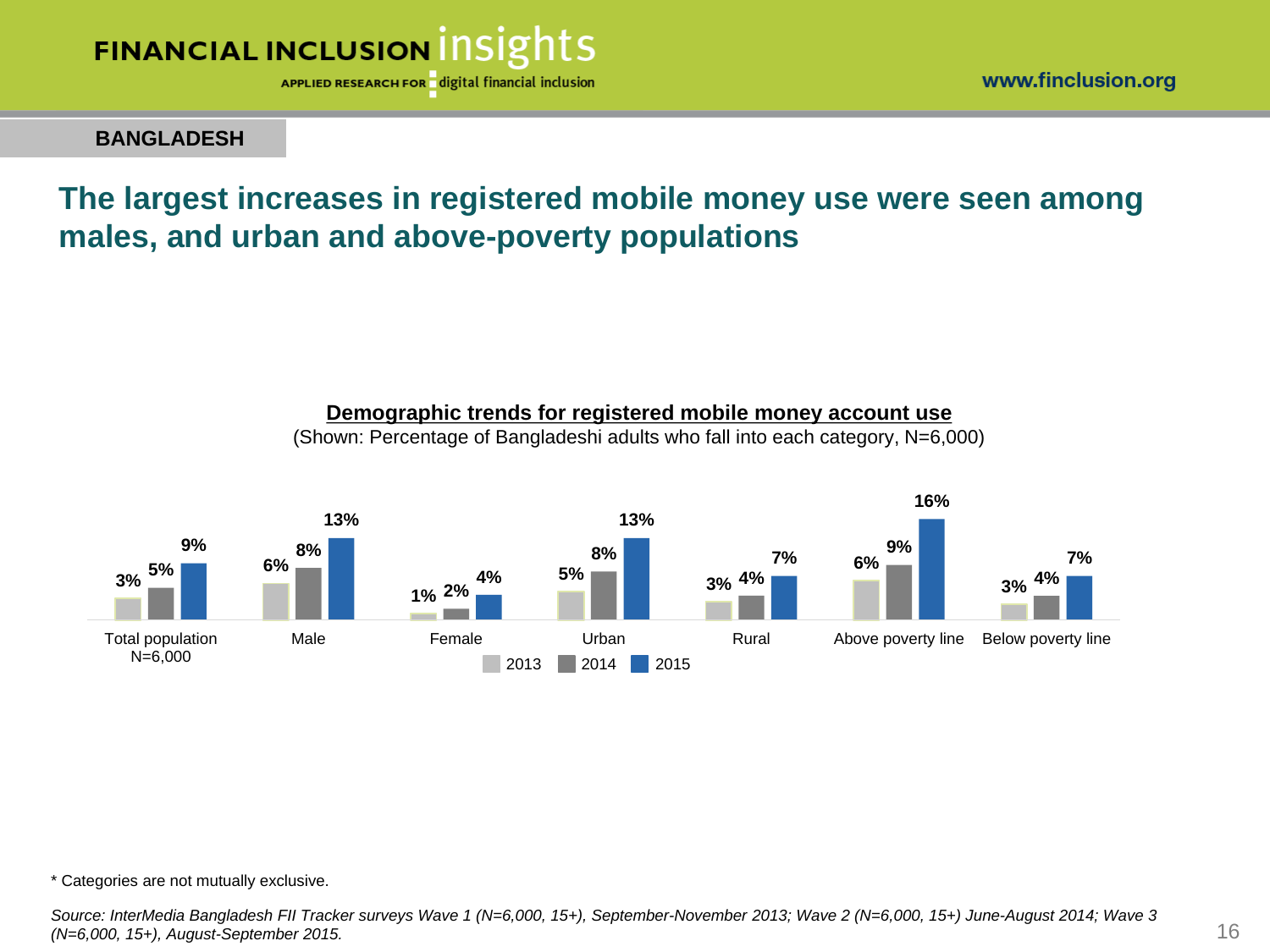APPLIED RESEARCH FOR digital financial inclusion

#### **BANGLADESH**

#### **Loan activities are the primary advanced uses of mobile money services**



**2015: Advanced mobile money (MM) account uses**

(Shown: Percentage of active mobile money account holders, n=400)

Due to the changes in the questionnaire some data points may not be directly comparable across years.

Question allowed for multiple responses.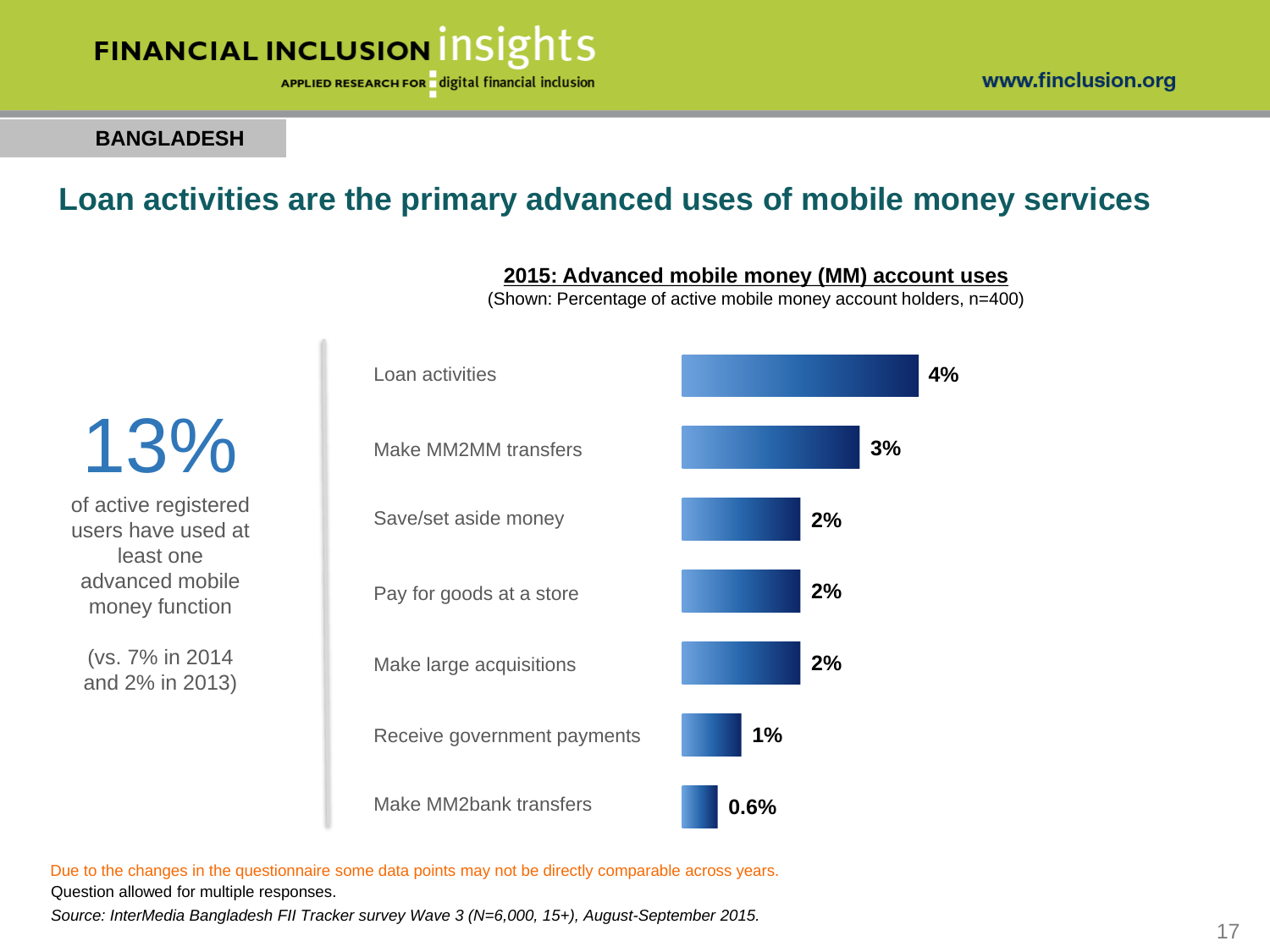

www.finclusion.org

**BANGLADESH**

## **bKash continues to dominate the market while other providers' influence wanes**



#### **Active mobile money provider account holdings**

(Shown: Percentage of active mobile money account holders who report using selected providers, by year)

Active mobile money account holders can have accounts with more than one provider.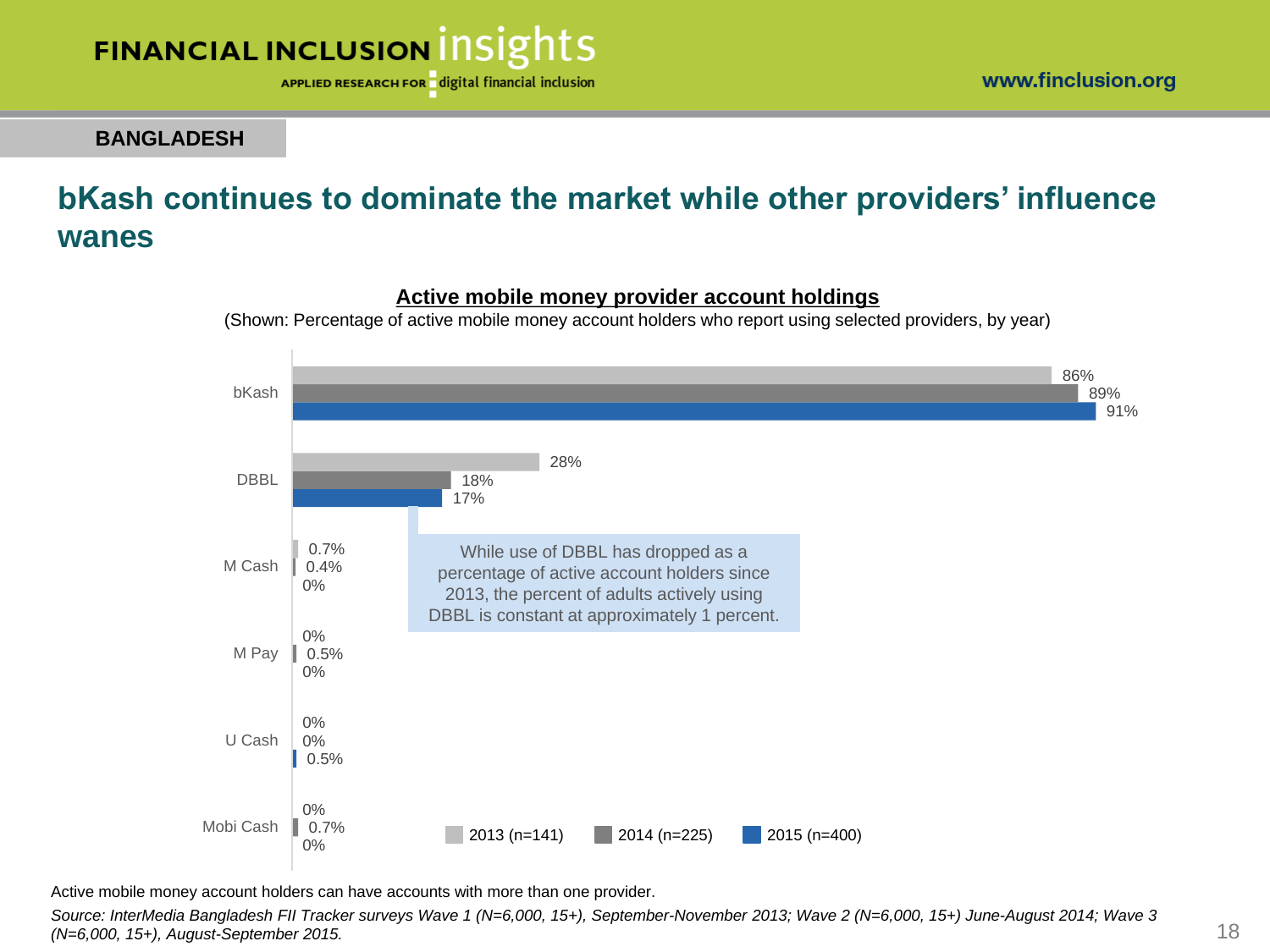

www.finclusion.org

#### **BANGLADESH**

## **P2P drives initial use, withdrawing and depositing become a part of active use**



Question allowed for multiple responses.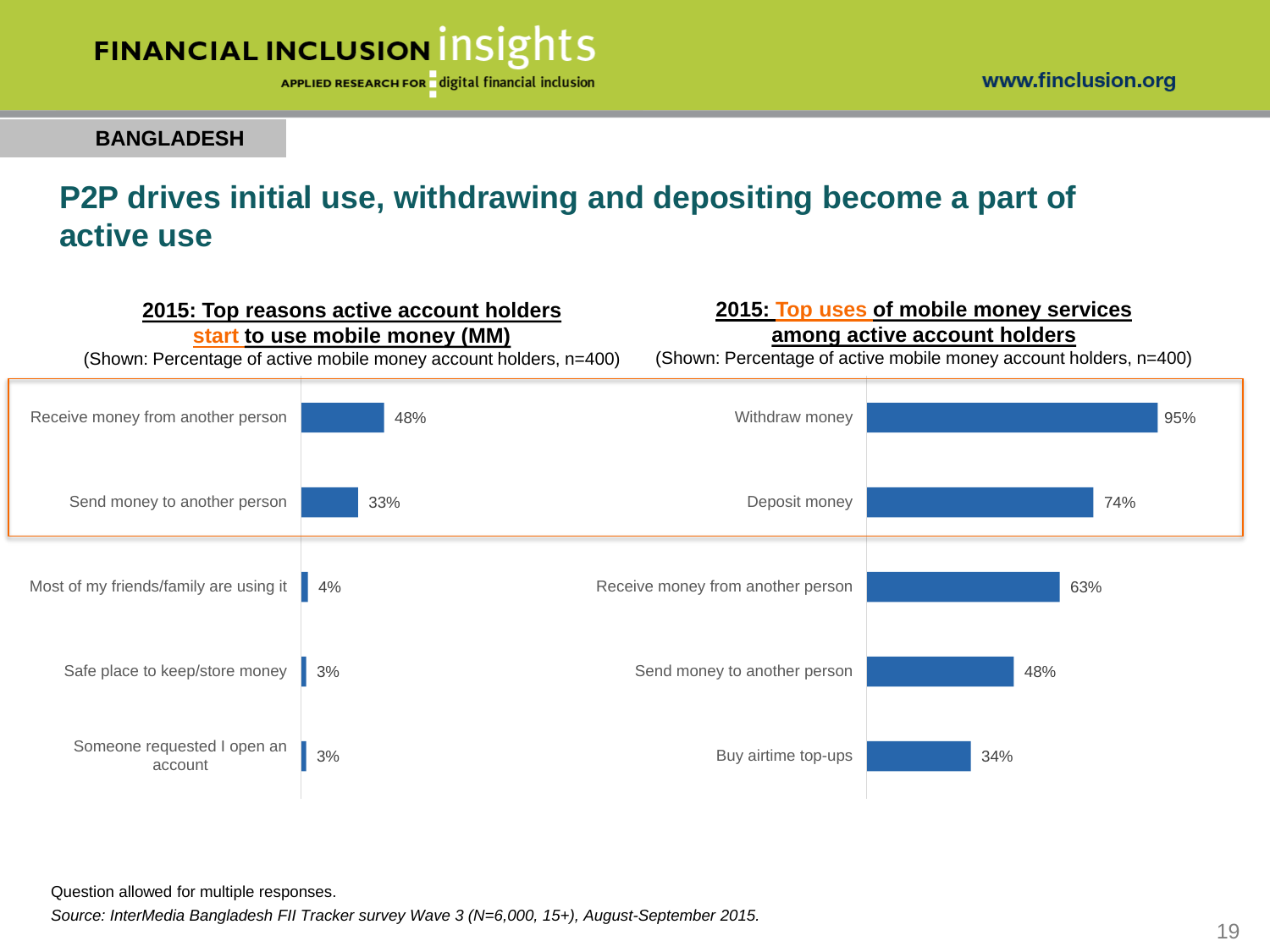APPLIED RESEARCH FOR digital financial inclusion

www.finclusion.org

#### **BANGLADESH**

## **Over-the-counter users continue to make up the majority of mobile money users**

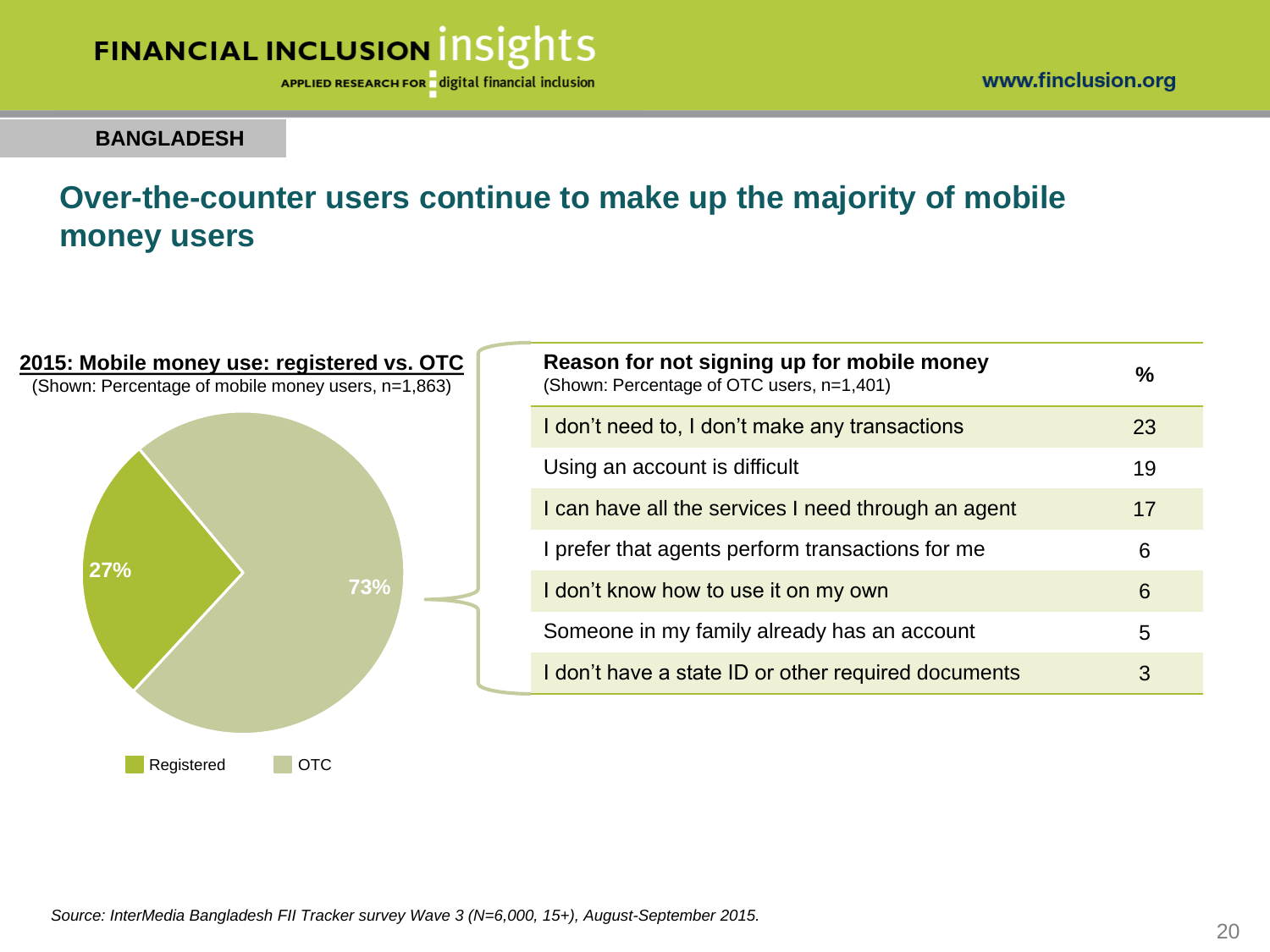APPLIED RESEARCH FOR digital financial inclusion

**BANGLADESH**

## **NBFIs and banks serve two very different groups; NBFIs primarily serve females, rural and the poor; banks primarily serve males and the literate**

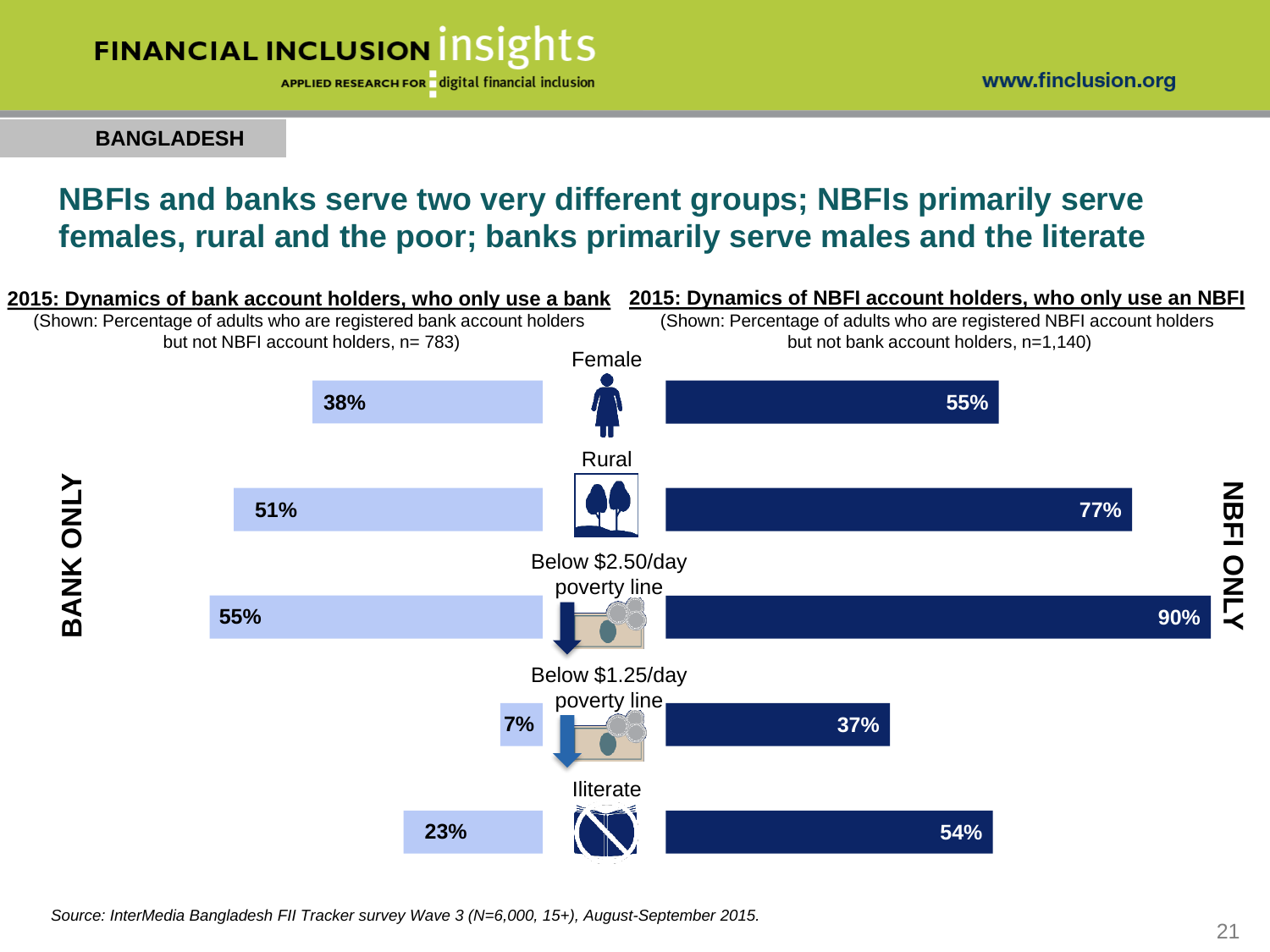**5%**

# **FINANCIAL INCLUSION INSIGHTS**

APPLIED RESEARCH FOR digital financial inclusion

#### **BANGLADESH**

## **Few active bank account holders are using their accounts for advanced purposes**

**4% 4% 3% 2% 2% 0.2% 0.2% 0.0%** Investment activity Save/set aside money Bill pay Receive wages Loan activity Make bank2bank transfers Receive G2P payments Pay/receive money to/from a savings and lending group Make bank2MM transfers

**2015: Advanced bank account uses** (Shown: Percentage of active bank account holders, n=839)

of active registered users have used at least one advanced function through their account

16%

(vs. 13% in 2014 and 9% in 2013)

Due to the changes in the questionnaire some data points may not be directly comparable across years.

Question allowed for multiple responses.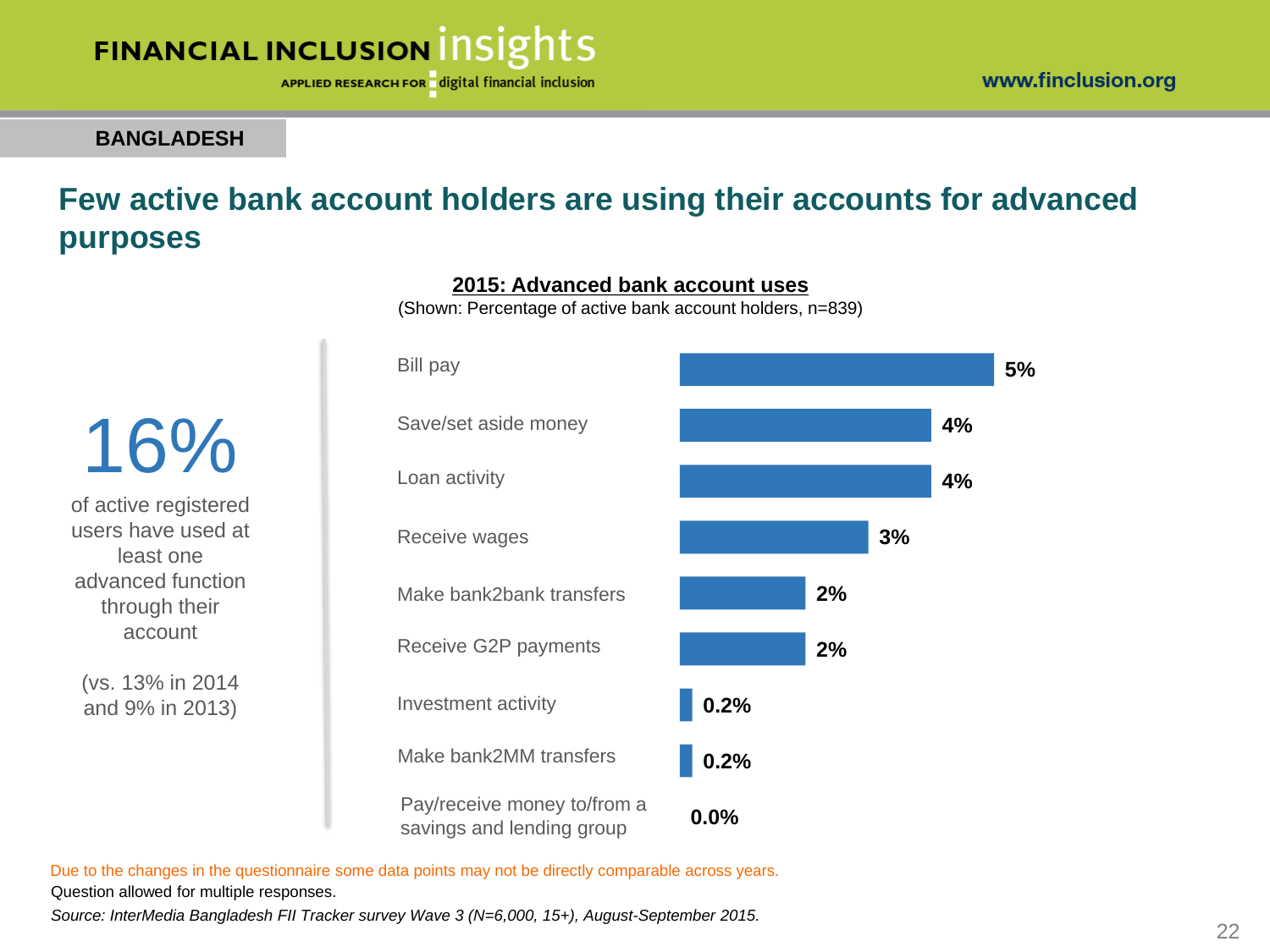

www.finclusion.org

#### **BANGLADESH**

#### **Use of microfinance institutions dominates the Bangladeshi semiformal financial sector**

#### **2015: Nonbank financial institution usage**

(Shown: Percentage of Bangladeshi adults, N=6,000)



Question allowed for multiple responses.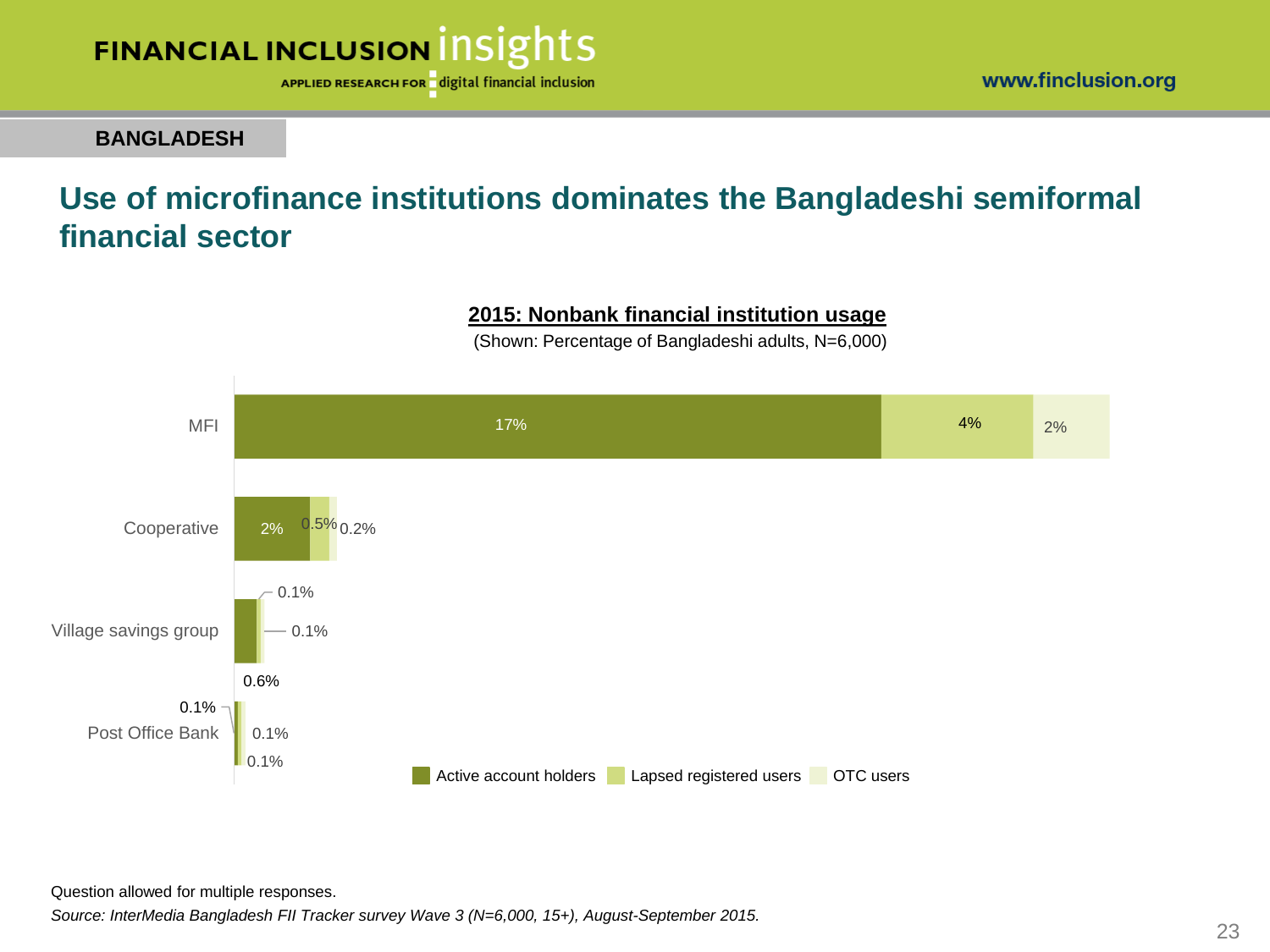

www.finclusion.org

**BANGLADESH**

## **Beyond deposits and withdrawals, MFIs are primarily used for loans, large acquisitions and savings**



24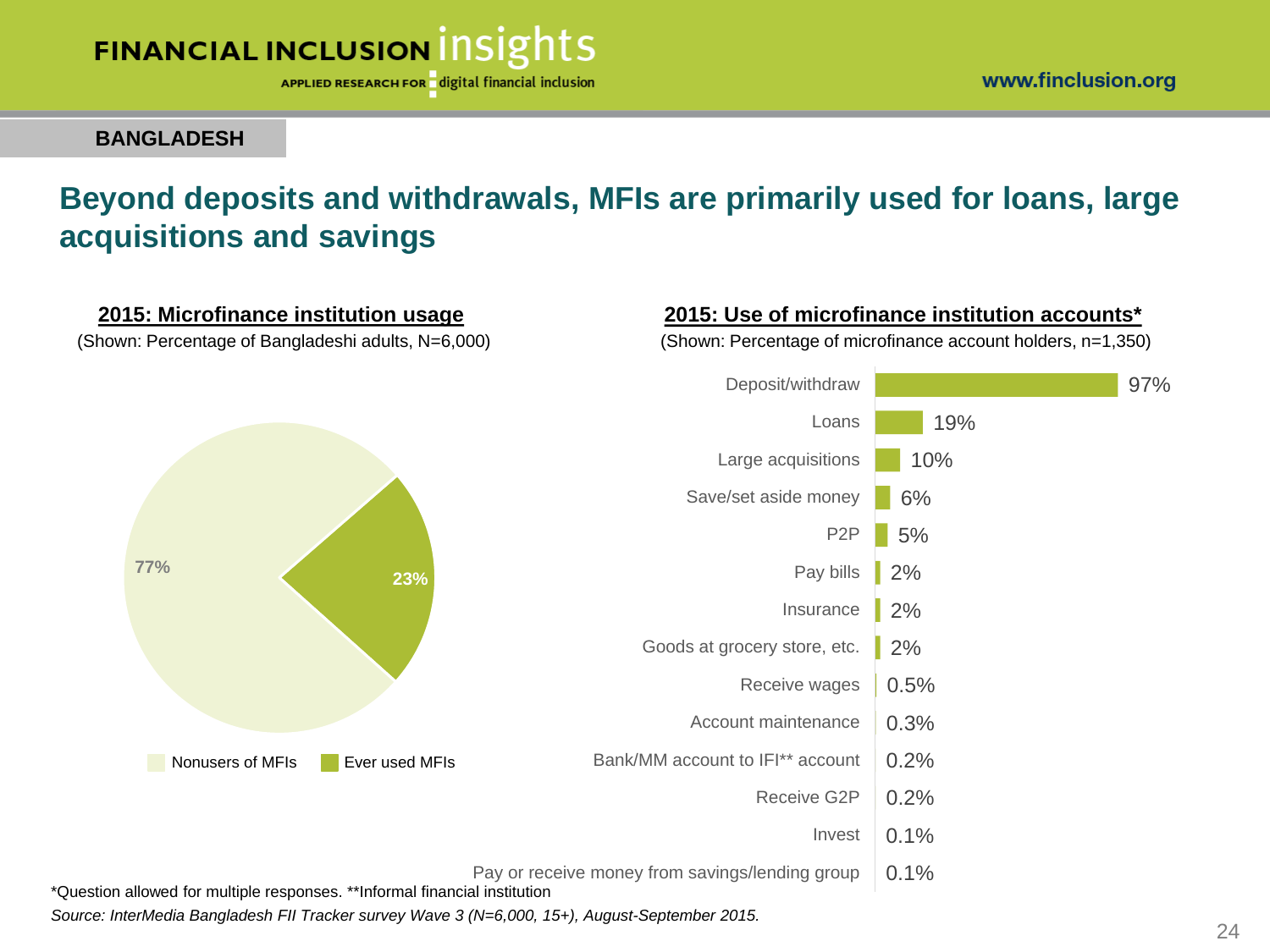APPLIED RESEARCH FOR digital financial inclusion

**BANGLADESH**

#### **Account ownership is increasing, use of accounts for more-advanced functions is static with 2014**

| <b>Main FSP Indicator</b>                                                         | 2014   | 2015   | <b>Base Definition</b> |
|-----------------------------------------------------------------------------------|--------|--------|------------------------|
|                                                                                   | $\%$   | $\%$   |                        |
|                                                                                   | Base n | Base n |                        |
| Adults (15+) who have active digital stored-value accounts                        | 11%    | 15%    | All adults             |
|                                                                                   | 6,000  | 6,000  |                        |
|                                                                                   | 9%     | 11%    | All poor               |
| Poor adults (15+) who have active digital stored-value accounts                   | 4,499  | 4,597  |                        |
| $Rural women (15+) who have active digital stored-value accounts$                 | 5%     | 7%     | All rural females      |
|                                                                                   | 2,032  | 2,129  |                        |
| Adults (15+) who have active digital stored-value accounts and use them to access | 2%     | $2\%$  | All adults             |
| other financial services (beyond basic wallet, P2P and bill pay)*                 | 6,000  | 6,000  |                        |
| Poor adults (15+) who have active digital stored-value accounts and use them to   | 2%     | $1\%$  | All poor               |
| access other financial services (beyond basic wallet, P2P and bill pay)           | 4,499  | 4,597  |                        |
| Rural women (15+) who have active digital stored-value accounts and use them to   | 2%     | $1\%$  | All rural females      |
| access other financial services (beyond basic wallet, P2P and bill pay)           | 2,032  | 2,129  |                        |

\*Though use of digital stored-value accounts for more-advanced functions did not change among active account holders, use of mobile money accounts for more-advanced functions among active mobile money account holders increased by 8 percent.

Digital stored-value accounts: accounts in which a monetary value is represented in a digital electronic format and can be retrieved/transferred by the account owner remotely. For this particular study, DSVAs include a bank account or NBFI account with digital access (a card, online access or a mobile phone application) and a mobile money account.

*Source: InterMedia Bangladesh FII Tracker surveys Wave 2 (N=6,000, 15+) June-August 2014, Wave 3 (N=6,000, 15+), August-September 2015.*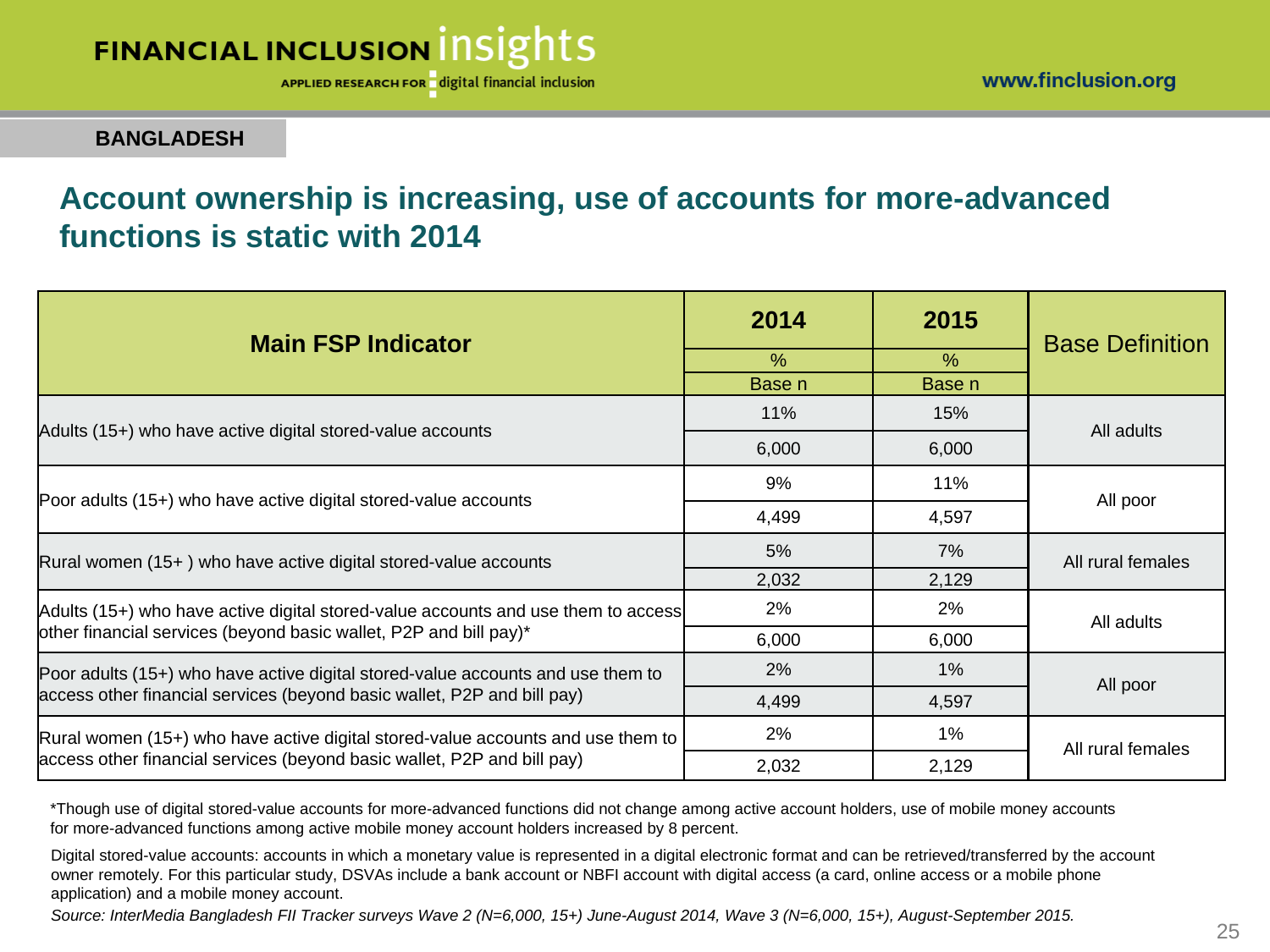

# **GLOSSARY**

- **Access** Access to a bank account or mobile money account means a respondent can use bank/mobile money services either via their own account or via an account of another person.
- **Active account holder** An individual who has a registered DFS account and has used it in the last 90 days.
- **Active user** An individual who has used any DFS for any type of transaction in the past 90 days via his/her own account or somebody else's account.
- **Adults with DFS access** Adults who either own a DFS account or have access to someone else's account.
- **Below the poverty line**  In this particular study, adults living on less than \$2.50 per day, as classified by the Grameen PPI.
- **Digital financial services (DFS)** Financial services that are provided through an electronic platform (mobile phones, electronic cards, the internet, etc.). **For this particular study, digital financial services include bank services and mobile money services**.
- **Grameen Progress out of Poverty Index (PPI)**  A poverty measurement tool from the Grameen Foundation wherein a set of country-specific questions are used to compute the likelihood that a household is living below the poverty line.
- **Mobile money (MM)** A service in which a mobile phone is used to access financial services.
- **Registered active user** A person with a registered DFS account that has used it in the last 90 days.
- **Services beyond basic wallet**  DFS transactions that go beyond simple deposits, withdrawals or money transfers.
- Urban/rural Urban and rural persons are defined according to their residence in urban or rural areas as prescribed by the national bureau of statistics.